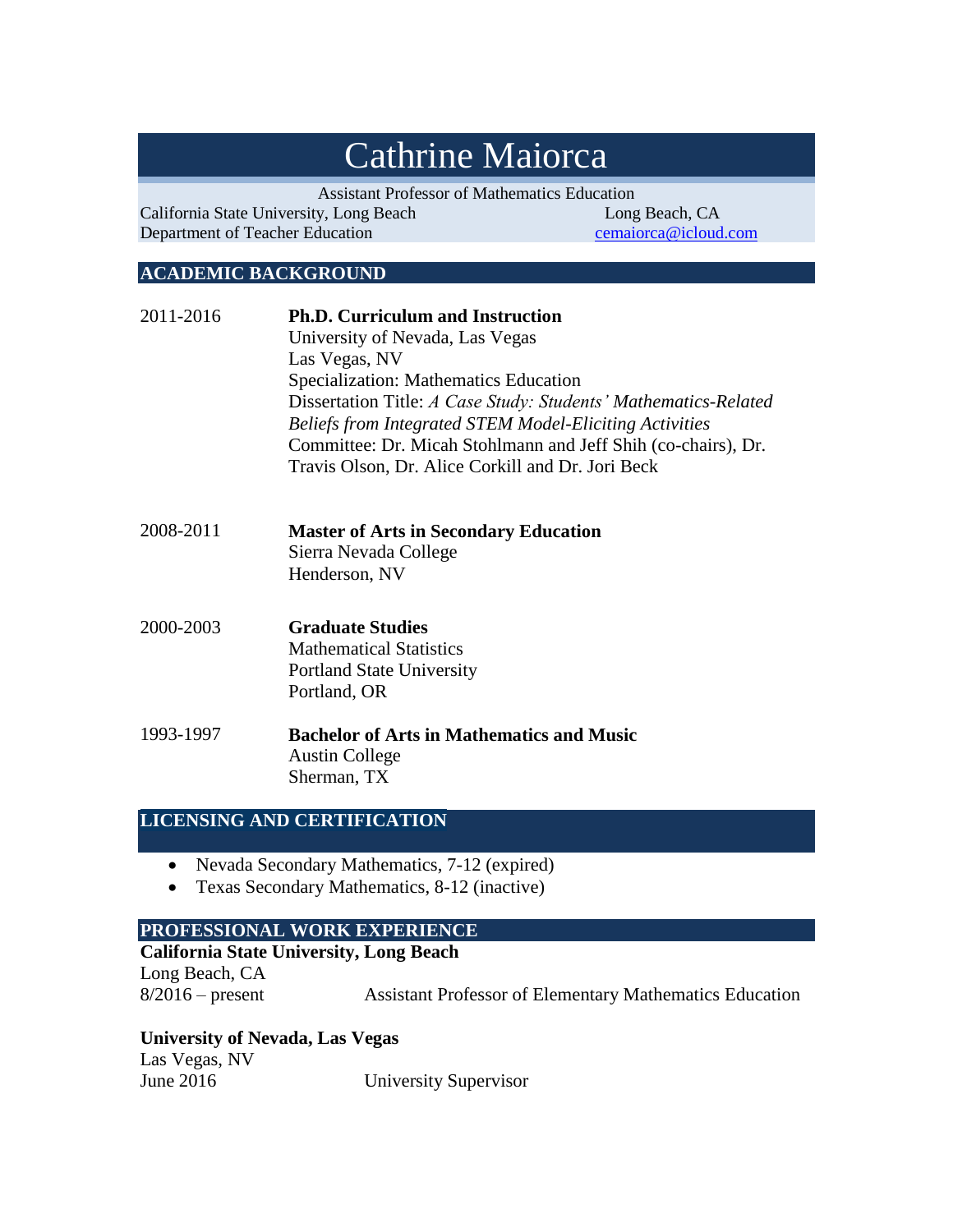| $8/2012 - 5/2016$                                                    | Graduate Research Assistant and Graduate Teaching<br>Assistant |
|----------------------------------------------------------------------|----------------------------------------------------------------|
| <b>Florida State University</b><br>Tallahassee, FL<br>2013-2014      | <b>Model-Eliciting Activity Reviewer</b>                       |
| <b>Clark County School District</b>                                  |                                                                |
| Las Vegas, NV<br>2008-2012                                           | <b>Highschool Mathematics Teacher</b>                          |
| <b>Allen Independent School District</b>                             |                                                                |
| Allen, TX<br>2005-2007                                               | Highschool Mathematics Teacher                                 |
| <b>Desoto Independent School District</b><br>Desoto, TX<br>2004-2005 | <b>Highschool Mathematics Teacher</b>                          |
| <b>Tacoma Community College</b>                                      |                                                                |
| Tacoma, WA<br>2003-2004                                              | Part Time Instructor of Mathematics                            |
| <b>Pierce County Community College</b>                               |                                                                |
| Puyallup, WA<br>2003-2004                                            | Part Time Instructor of Mathematics and Statistics             |
| <b>Portland State University</b><br>Portland, OR                     |                                                                |
| 2000-2003                                                            | <b>Graduate Teaching Assistant</b>                             |
| 2002-2003                                                            | <b>Mathematics and Statistics Lecturer</b>                     |
| <b>San Francisco Independent School District</b>                     |                                                                |
| San Francisco, CA<br>1999-2000                                       | Highschool Mathematics Teacher                                 |

# **HONORS**

- 2018 AMTE STaR Fellow
- <sup>2020</sup> School Science and Mathematics Association Early Career Scholar Award
- 2021 California State University College of Education Research Award

# **PUBLICATIONS**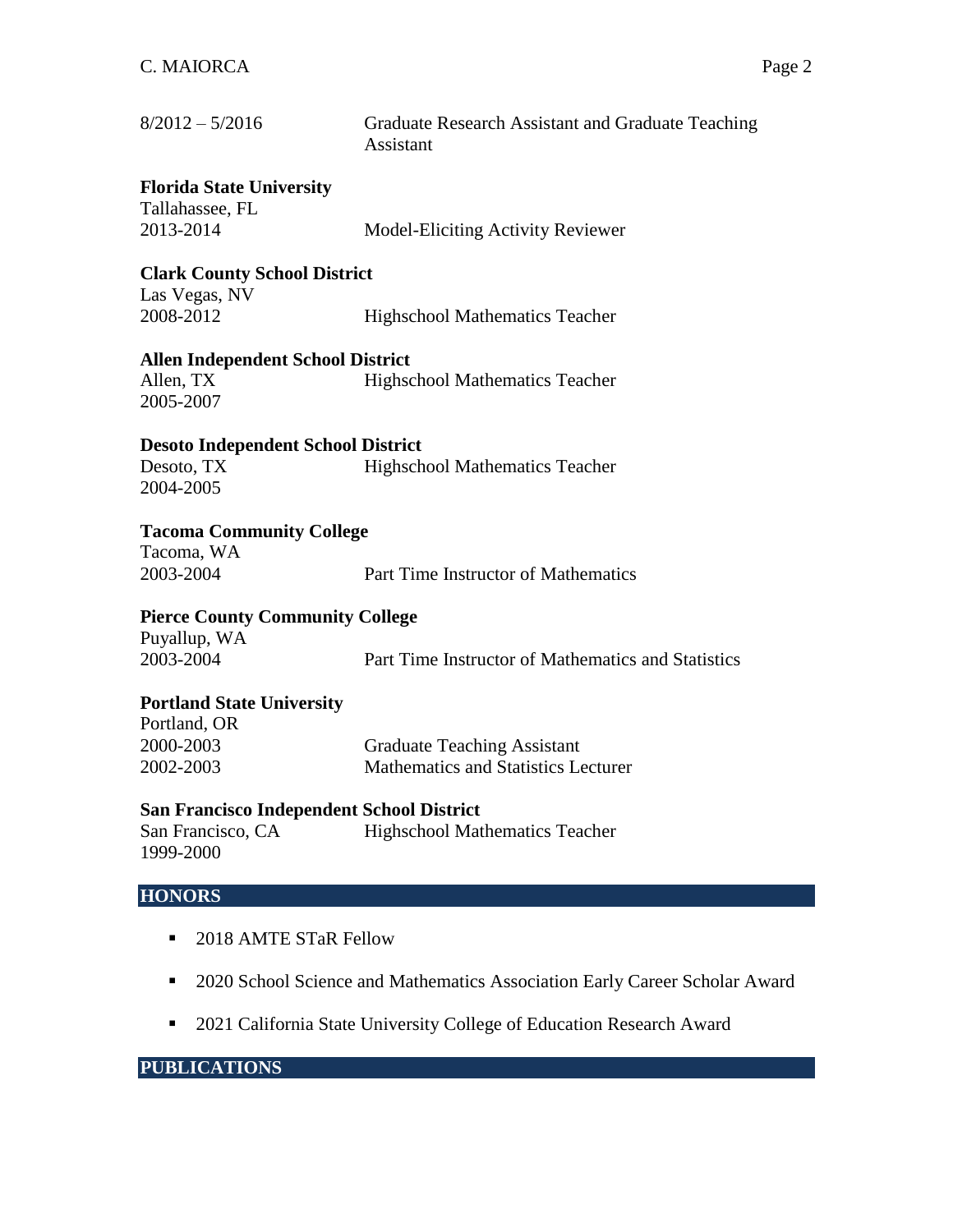#### *Peer Reviewed Journal Articles*

- Bush, S. B., \*Edelen, D., Roberts, T., **Maiorca, C.,** Ivy, J. T., Cook, K. L., Tripp, L. O. Burton, M., Alameh, S., Jackson, C., Mohr-Schroeder, M. J., Schroeder, D. C., \*McCurdy, R. P., Cox Jr., R. (under review). *Humanizing STE(A)M instruction through empathy leveraging Design thinking to improve society.* Science and Education
- Cook, K., Alameh, S., Tripp, O. **Maiorca, C.**, Schroeder, C., & Mohr-Schroder, M. (2021). Five Practices for Effective and Equitable Discourse: An Example from a Virtual STEM Experience. *Connected Science*.
- Jackson, C., Mohr-Schroeder, M. J., Bush, S., **Maiorca, C.**, Roberts, O. T., (2021). Toward an equity-based STEM literacy conceptual framework.
- **Maiorca, C. (2021).** GPS: Using Engineering Design Problems to Promote *Mathematical Problem Solving. Mathematics Teacher: Learning and Teaching PK-12*, 114 (2), p. 154 -158)
- **Maiorca, C**., & Mohr-Schroeder, M. (2020). Elementary preservice teachers' integration of engineering into STEM lesson plans. *School Science and Mathematics*. DOI: 10.1111/ssm.12433
- **Maiorca, C.**, Roberts, T., Jackson, C. Bush, S. Delaney, A. Mohr-Schroeder, M. Yao, S. (2020). Informal Learning Environments and Impact on Interest in STEM Careers. *International Journal of Science and Mathematics Education*. DOI 10.1007/s10763-019-10038-9
- Mohr-Schroeder, M., Bush, S., **Maiorca, C.**, Nickels, M. (2020). STEM literacy. *Handbook of Research on STEM Education*. C. Johnson, M. Mohr-Schroeder, T. Moore & L. English (Eds). New York, NY: Routledge/Taylor & Francis. (editor reviewed)
- **Maiorca, C.**, & Stohlmann, M., & Driessen, E. (2019). Getting to the bottom of the truth: STEM shortage OR STEM surplus? Sahin, A., & Mohr-Schroeder, M. J. (Eds). *Myths and Truths: What has years of K-12 STEM education research taught us?* Brill Publishing.
- Roberts, T., **Maiorca, C.**, & Chapman, P. (2019). Equitably engaging all students in STEM. *The Elementary STEM Journal* (23)4, 30–33.
- Shih, J., Ing, M., Phelan, J., Brown, R. & **Maiorca, C.** (2019). *The Influence of Students' Self-Perceptions and Mathematics Experiences on Learning More Mathematics in the Future*. Investigations in Mathematics Learning. [doi.org/10.1080/19477503.2019.1582960](https://doi.org/10.1080/19477503.2019.1582960)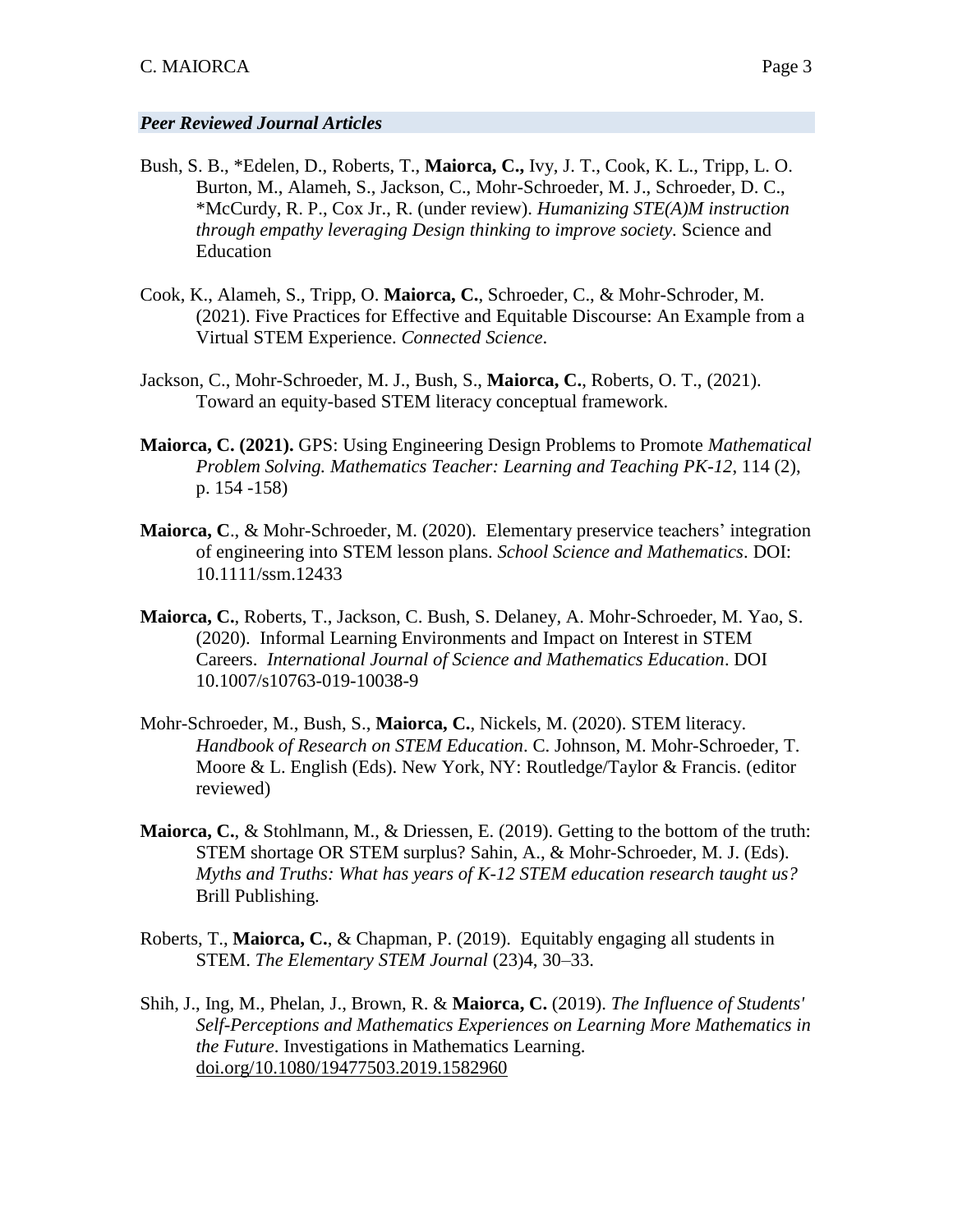- Roberts, T., Jackson, C., Mohr-Schroeder, M., Bush, S., **Maiorca, C.**, Cavalcanti, M., Schroeder, C., Delaney, A., Putnam, L., & Cremeans, C. (2018). Students' perceptions of STEM learning after participating in a summer informal learning experience. *International Journal of STEM Education*. <https://doi.org/10.1186/s40594-018-0133-4>
- Stohlmann, M., **Maiorca, C**., & DeVaul, L. (2017). Elementary teachers' engineering design activities from a state without engineering standards. *Science Educator, 26*(1), 1-12.
- Stohlmann, M., **Maiorca, C**., & Allen, C. (2017). A case study of teachers' development of well-structured mathematical modeling activities. *Mathematics Teacher Education and Development. 19*(2), 4-24
- Stohlmann, M., **Maiorca, C.**, & Olson, T. (2015). Preservice secondary teachers' conceptions from a mathematical modeling activity and connections to the Common Core State Standards. *The Mathematics Educator Journal.*
- Stohlmann, M., Cramer, K., Moore, T., & **Maiorca, C.** (2014). Changing preservice elementary teachers' beliefs about mathematical knowledge. *Mathematics Teacher Education and Development*, *16*(2), 4-24.

#### *Book Chapters*

- Mohr-Schroeder, M., Bush, S., **Maiorca, C.**, Nickels, M. (2020). STEM literacy. *Handbook of Research on STEM Education*. C. Johnson, M. Mohr-Schroeder, T. Moore & L. English (Eds). New York, NY: Routledge/Taylor & Francis.
- **Maiorca, C.**, & Stohlmann, M., & Driessen, E. (2019). Getting to the bottom of the truth: STEM shortage OR STEM surplus?. Sahin, A., & Mohr-Schroeder, M. J. (Eds). *Myths and Truths: What has years of K-12 STEM education research taught us?* Brill Publishing.
- **Maiorca, C.**, & Stohlmann, M. (2016). Inspiring students in STEM education through modeling activities. *Annual Perspectives in Mathematics Education 2016: Mathematical Modeling and Modeling Mathematics*. Reston, VA.

#### *Conference Proceedings and Papers*

- Burton. M, Tripp, O., **Maiorca, C.**, Roberts, T. & Ivy, J. (2021). Lesson learned from teaching STEM in a virtual environment: A self-study. International Symposium of Elementary Mathematics Teaching:
- **Maiorca, C.**, & Roberts, T. (2020). *Examining preservice teachers' STEM dispositions through informal STEM learning.* Conference Proceedings Annual Meeting of the Research Council on Mathematics Learning: Las Vegas, NV.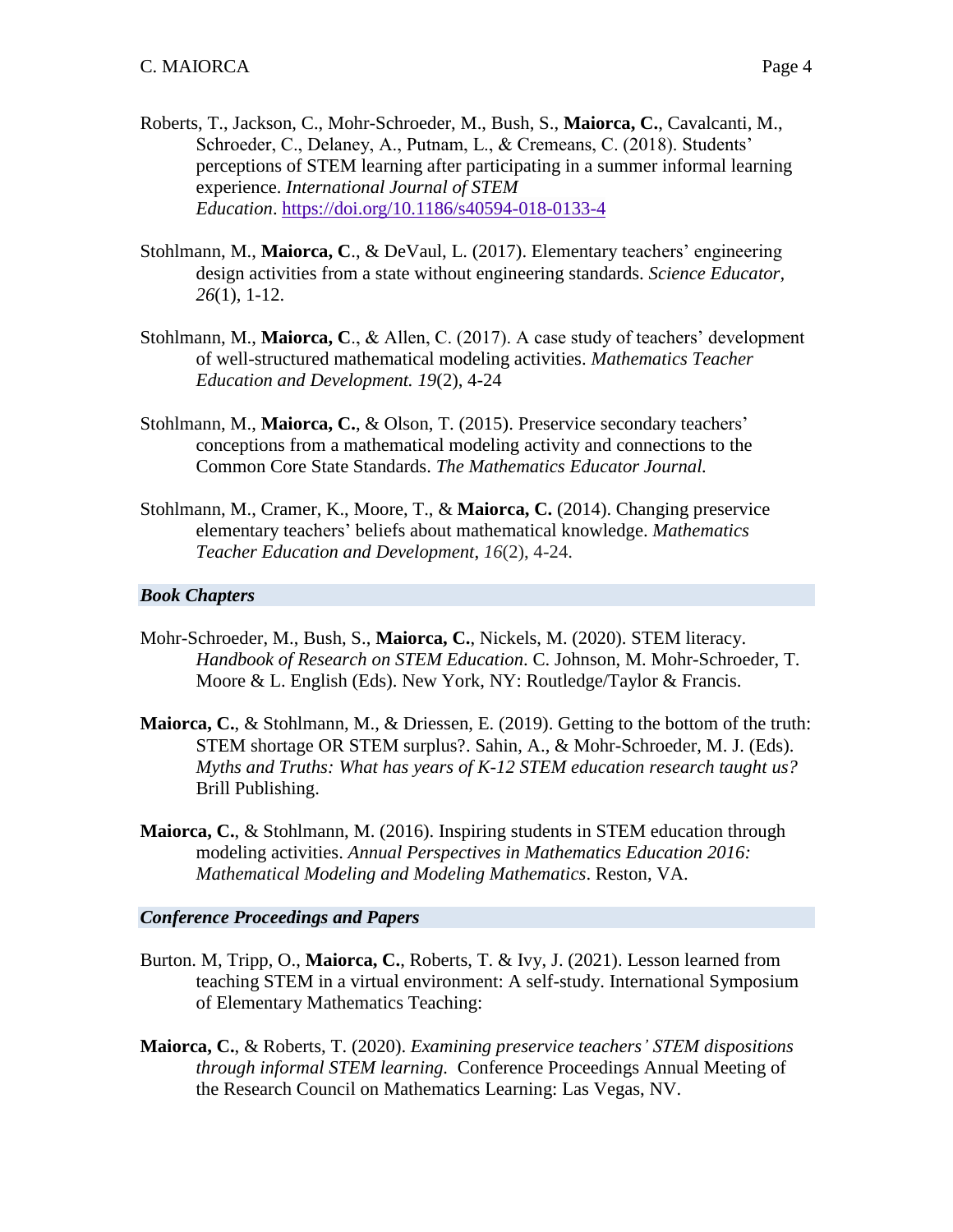- Roberts, T., & **Maiorca, C.** (2020). *Exploring positive shifts in preservice elementary teachers' conceptions of mathematics.* Conference Proceedings Annual Meeting of the Research Council on Mathematics Learning: Las Vegas, NV.
- Roberts, T., Jackson, C., Mohr-Schroeder, M., Bush, S., **Maiorca, C.**, & Delaney, A. (2019). *Exploring applications of school mathematics: Students' perceptions of informal learning experiences*. North American Chapter of the International Group for the Psychology of Mathematics Education. St. Louis, MO.
- **Maiorca, C.**, & Roberts, T. (2018). Informal STEM Learning Changing Preservice Teachers' beliefs. In J. N. Thomas & M. J. Mohr-Schroeder (Eds.), *Proceedings of the 117th annual convention of the School Science and Mathematics Association* (Vol. 4).
- **Maiorca, C.**, & Stohlmann, M. (2017). The Impact of an Integrated STEM After-School Program on Elementary Students' Beliefs About the Role of the Teacher. Proceedings of the 16th annual Hawaii International Conference on Education.

#### *Conference Presentations*

- Burton, M., Tripp, L. O., **Maiorca, C.**, Roberts, T., & Ivy, J. (2021). Lessons learned from teaching STEM in a virtual environment: A self-study. In J. Novotna & H. Moraova (*Eds.), Proceedings of the International Symposium of Elementary Mathematics Teaching: Broadening Experiences in Elementary School Mathematics*. (pp. *129-138*). Prague, the Czech Republic. Hybrid
- Roberts, T., Roberts, A. C., & **Maiorca, C.** (2021). *A mixed methods exploration of first year inclusive preservice teachers' conceptions of teaching mathematics*. Paper presented at the 2021 American Educational Research Association Conference. Virtual.
- Jackson, C., Mohr-Schroeder, M. J., Roberts, T., & **Maiorca, C**. (2021). *Students' perceptions of mathematics and science*. Roundtable session at the 2021 American Educational Research Association Conference. Virtual.
- Benken, B., & **Maiorca, C.** (2021) Using Integrated STEM as a Context to Teach Mathematics: Expanding Prospective Elementary Teachers' Dispositions. Annual Meeting of Association of Mathematics Teacher Educators. Virtual
- **Maiorca, C.**, & Roberts, T. (2021). Integrating STEM in elementary classrooms with MEAs. Annual Meeting of the International Technology Engineering Educators Association. Virtual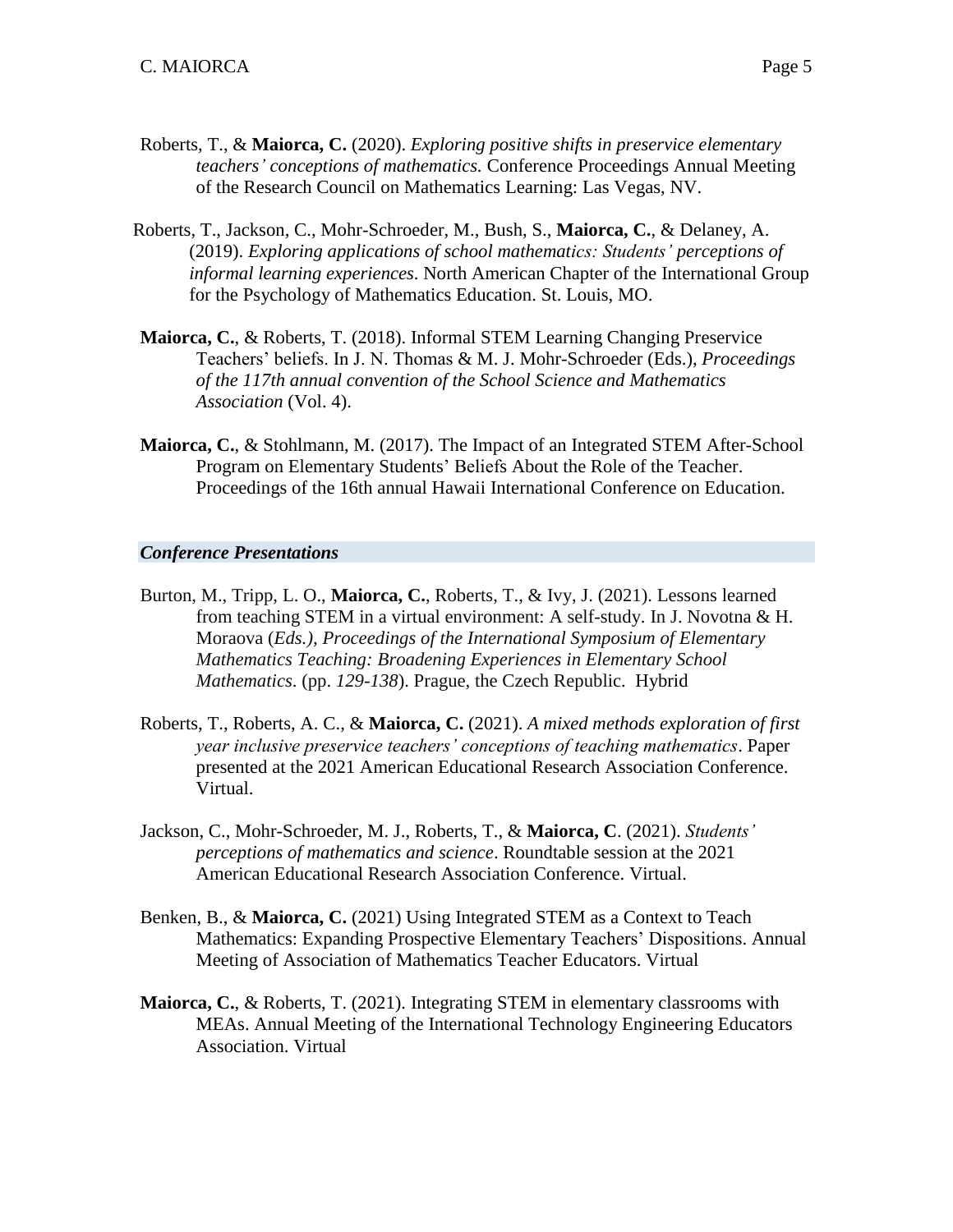- Roberts, T., & **Maiorca, C**. (2021). Leveraging informal learning to engage underrepresented populations. Annual Meeting of the International Technology Engineering Educators Association. Virtual
- **Maiorca, C.**, Roberts, T., Jackson, C., & Mohr-Schroeder, M. (2020) Informal STEM learning: Expanding students' perceptions of Mathematics. Annual Meeting of the Research Council on Mathematics Learning. Virtual
- **Maiorca, C.**, & Benken, B. (2021). Preservice Dispositions towards using Integrated STEM to Teach Mathematics**.** Annual Meeting of the Research Council on Mathematics Learning. Virtual
- **Maiorca, C.**, & Benken, B. (2020). *Using Integrated STEM to Teach Math in a Virtual World*. California STEAM Symposium. Virtual
- **Maiorca, C.**, Roberts, T., Jackson, C. Bush, S., & Mohr-Schroeder, M. (2020). Raising STEM career awareness through informal STEM experiences. Annual Meeting of the School Science and Mathematics Association. Virtual.
- **Maiorca, C.**, & Mohr-Schroder, M. (2020). The Integration of Engineering in Integrated STEM Lesson Plans by Elementary Pre-service Teachers. Annual Meeting of the School Science and Mathematics Association. Virtual.
- Roberts, T., & **Maiorca, C.** (2020). *Leveraging informal learning to engage underrepresented populations*. Annual Meeting of the International Technology Engineering Educators Association. Baltimore, MD. (canceled due to COVD)
- **Maiorca, C.**, & Roberts, T. (2020). *Integrating STEM in elementary classrooms with MEAs*. Annual Meeting of the International Technology Engineering Educators Association. Baltimore, MD. (canceled due to COVD)
- **Maiorca, C.**, & Roberts, T. (2020). *Examining preservice teachers' STEM dispositions through informal learning*. Annual Meeting of the Research Council on Mathematics Learning. Las Vegas, NV.
- Roberts, T., & **Maiorca, C.** (2020). Influencing preservice teachers' mathematics knowledge and conceptions. Annual Meeting of the Research Council on Mathematics Learning. Las Vegas, NV
- Benken, B. & **Maiorca, C.** (2019). *Expanding Elementary Preservice Teachers' Dispositions Towards Teaching STEM.* Fall Conference on California Council on Teacher Education. San Diego, CA.
- **Maiorca, C.**, & Benken B. (2019). *Integrating STEM into an Elementary Mathematics Methods Course to Expand Dispositions Towards Teaching STEM*. Poster presented at the National STEM Summit. Raleigh, NC.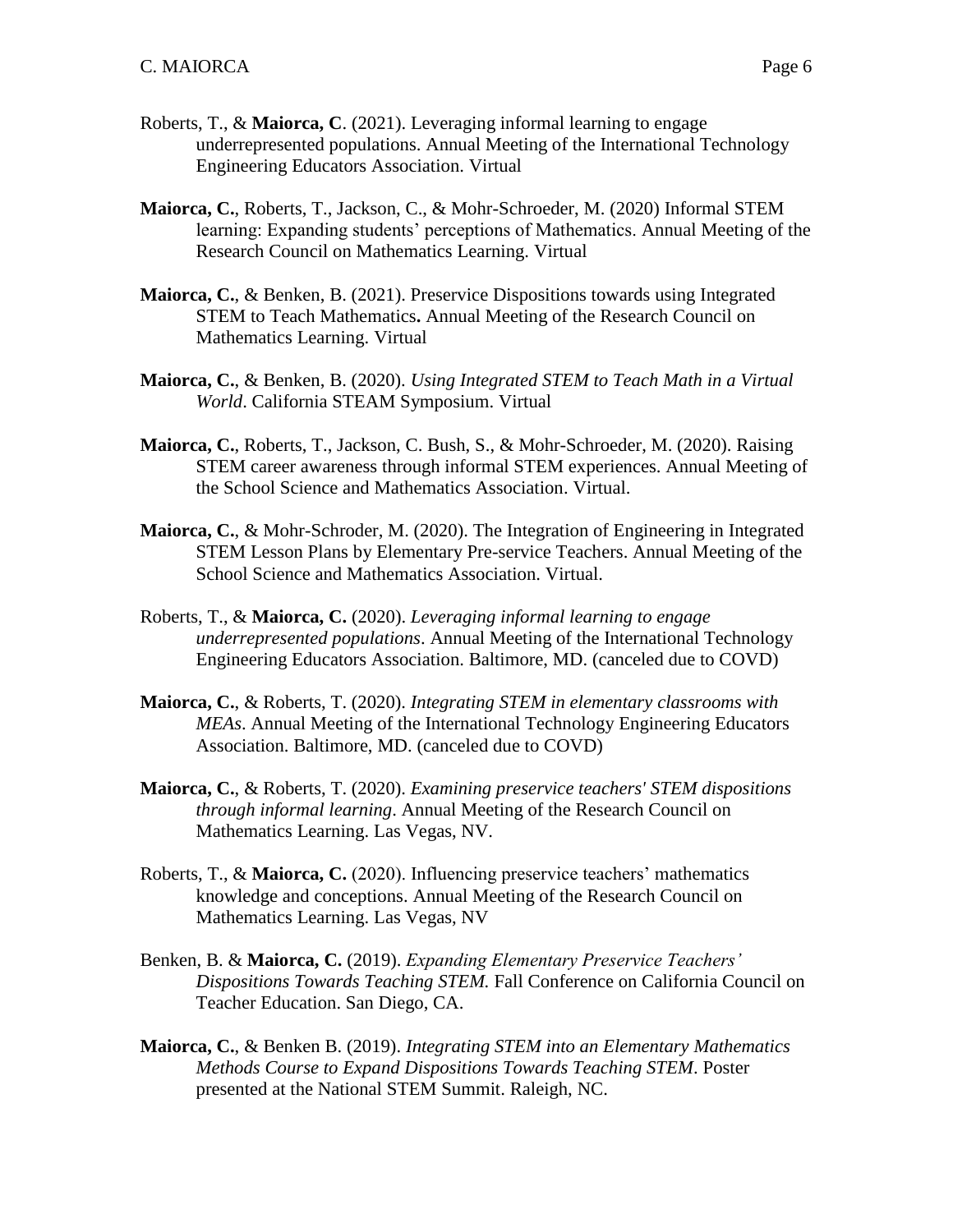- **Maiorca, C.**, & Benken, B. (2019). *Expanding Dispositions by Using Integrated STEM Unit in Elementary Methods.* Poster presented at the National Council of Teachers of Mathematics Research Conference. San Diego, CA.
- Roberts, T., Jackson, C., Mohr-Schroeder, M., Bush, S., **Maiorca, C.**, & Delaney, A. (2019). *Exploring applications of school mathematics: Students' perceptions of informal learning experiences*. Annual Meeting of the North American Chapter of the International Group for the Psychology of Mathematics Education. St. Louis, MO.
- Roberts, T., Jackson, C., Mohr-Schroeder, M., Bush, S., **Maiorca, C.**, Cavalcanti, M., Schroeder, C., Delaney, A., Putnam, L., & Cremeans, C. (2019). Students' perceptions of STEM learning after participating in an informal learning experience. Annual Meeting of the School Science and Mathematics Association. Salt Lake City, UT.
- **Maiorca, C.**, & Roberts, T. (2019). *Learning to teach STEM by participating in informal learning environments.* Annual Meeting of the School Science and Mathematics Association Salt Lake City, Utah. 2019.
- Roberts, T., & **Maiorca, C.** (2019). *The Struggle Is Real: Addressing Gaps in Preservice Teacher Knowledge.* Annual Meeting of the Research Council on Mathematics Learning: Charlotte, NC.
- Benken, B. M., & **Maiorca, C.** (2018). *Using integrated math and science standardsbased lessons to enhance preservice elementary teachers' understandings and confidence*. Research presentation at the Annual California STEAM Symposium, Long Beach, CA.
- **Maiorca, C.**, & Roberts, T. (2018). Informal STEM Learning Changing Preservice Teachers' beliefs. Annual Meeting of the School Science and Mathematics Association. Little Rock AR.
- Schroeder, C., **Maiorca, C**., Jackson, C., Roberts, T., Delaney, A., Bush, S., Cavalcanti, M. & Mohr-Schroeder, M. (2018). Motivating and Inspiring Elementary and Middle-Level Students' Interest in STEM. Annual Meeting of the School Science and Mathematics Association. Little Rock, AR.
- Jackson, C., Cavalcanti, M., Dueber, D., **Maiorca, C**., Roberts, T., Delaney, A., Bush, S., Schroeder, C. (2018). Operationalizing Equity-Based STEM Literacy in Designing Quantitative Survey. Annual Meeting of the School Science and Mathematics Association. Little Rock, AR.
- Cavalcanti, C., Mohr-Schroeder, M. Jackson, C., **Maiorca, C.,** Delaney, A., & Roberts, T. (2018). Going beyond the framework: Operationalizing an equity framework in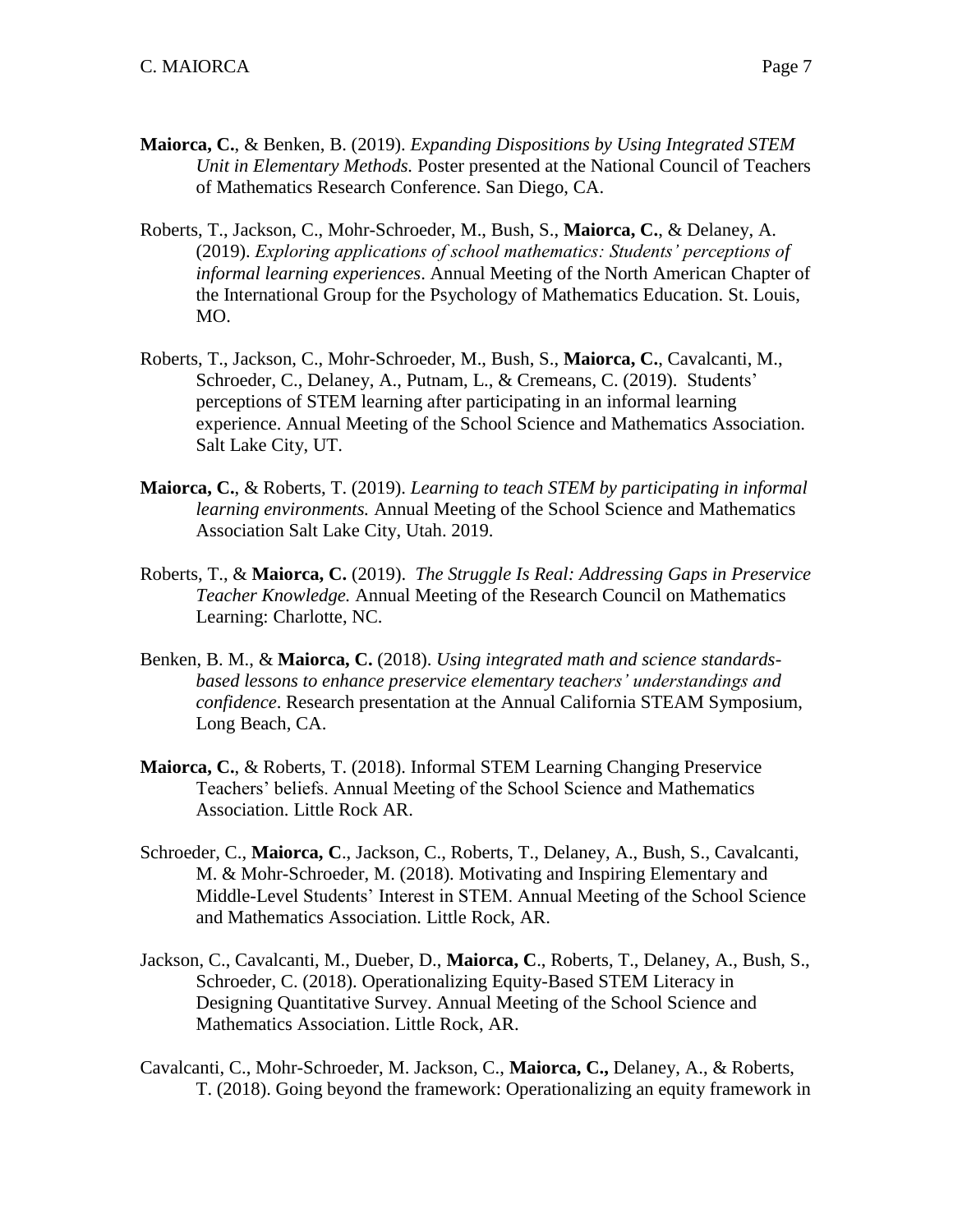designing quantitative survey. Annual Meeting of the Association of Mathematics Teacher Educators. Houston TX.

- Mohr-Schroeder, M., Jackson, C., **Maiorca, C.**, Roberts, T., Delaney A., & Schroeder, D. (2017). An equitable approach to a STEM Literacy Framework: Results of a Pilot. Annual Meeting of the School Science and Mathematics Association. Lexington, KY.
- **Maiorca**, C., & Olson, T. (2016). The implicit and explicit mathematics in integrated STEM activities. Annual Meeting of the School Science and Mathematics Association. Phoenix, AZ.
- **Maiorca, C.**, & Olson, T. (2016). The implicit and explicit mathematics in integrated STEM activities. Annual Meeting of the School Science and Mathematics Association. Phoenix, AZ.
- **Maiorca, C.**, & Stohlmann, M. (2016). Integrated STEM and Model-Eliciting Activities: Making math more engaging. Annual Meeting of the National Council of Teachers of Mathematics. San Francisco, CA
- **Maiorca, C.** (2016). The Elephant in the Room: Students' Mathematics-Related Beliefs. Annual Meeting of the Research Council on Mathematics Learning. Orlando, FL.
- **Maiorca, C.** & Olson, T. (2015). Making mathematics more relevant through integrated STEM. Annual Meeting of the National Council of Teachers of Mathematics. Boston, MA.
- Stohlmann, M. & **Maiorca, C.** (2015). Mathematical modeling: A model approach to keep students engaged. Annual Meeting of the National Council of Teachers of Mathematics. Boston, MA.
- **Maiorca, C.** & Olson, T. (2015). Investigations into teachers' perspectives on mathematical modeling. Annual Meeting of the Research Council on Mathematics Learning. Las Vegas, NV.
- **Maiorca, C.** (2015). Students' mathematics-related beliefs and STEM model-eliciting activities. Annual Meeting of the Research Council on Mathematics Learning. Las Vegas, NV.
- Stohlmann, M., Allen, C. & **Maiorca, C.** (2015). *A case study of teachers' development of well-structured mathematical modeling activities*. Hawaii International Conference on Education. Honolulu, HI.
- Stohlmann, M., **Maiorca, C.**, & Olson, T. (2014). *The mathematics of hotel/casino management*. Annual Meeting of the National Council of Teachers of Mathematics. New Orleans, LA.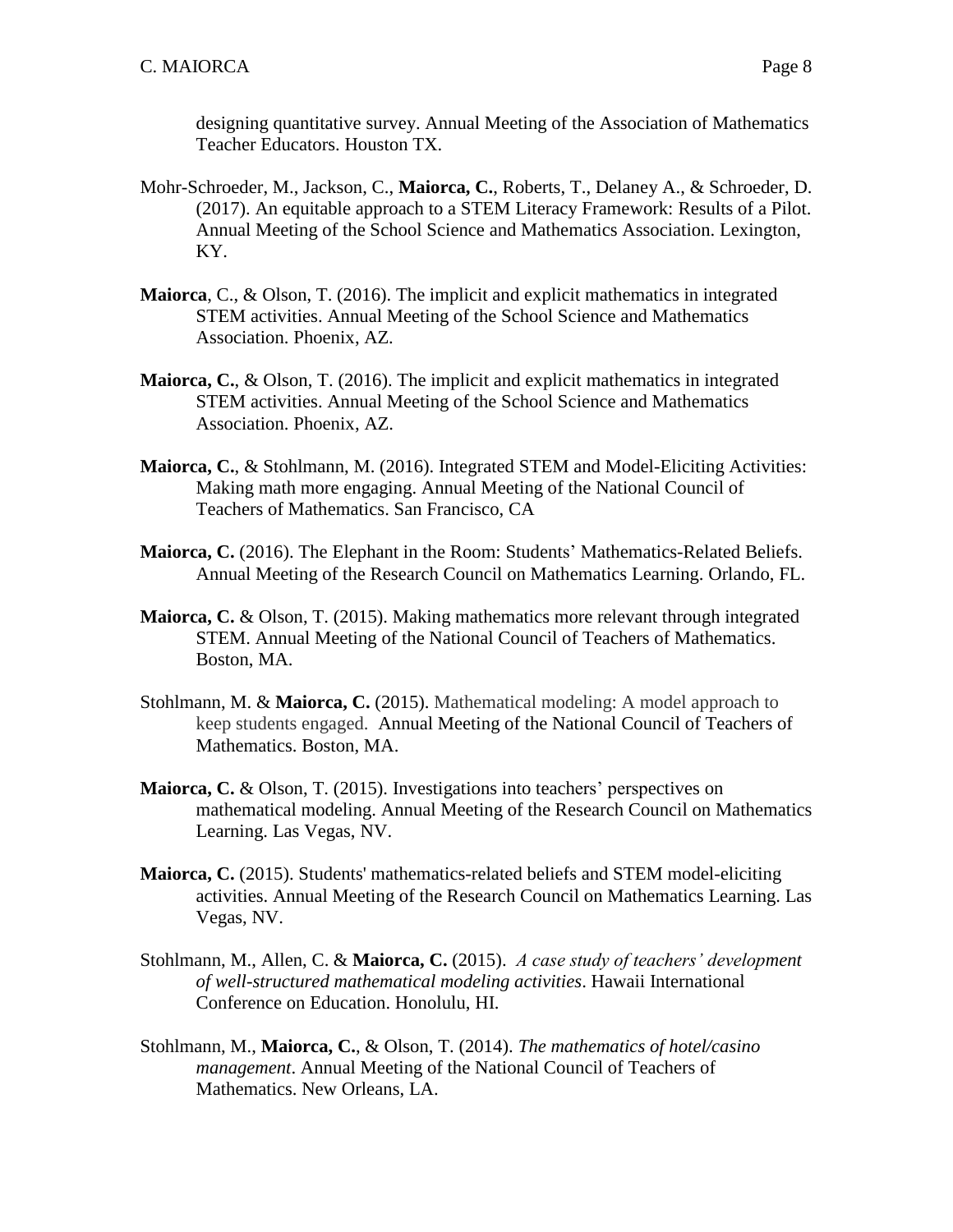- **Maiorca, C.**, & Stohlmann, M. (2014). *The how and why of integrated STEM modeleliciting activities*. Annual Meeting of the National Council of Teachers of Mathematics. New Orleans, LA.
- Stohlmann, M., Cramer, K., Moore, T., & **Maiorca, C**. (2013). *Changing preservice elementary teachers' beliefs through models of students' thinking about fraction division.* Poster presented at the National Council of Teachers of Mathematics Research Pre-session. Denver, CO.
- Stohlmann, M. & **Maiorca, C.** (2013). *It's not STEM without the M.* Southern Nevada Math and Science Annual Conference. Las Vegas, NV.

#### *Poster Sessions*

- Benken, B. & **Maiorca, C.** (2021). *Using Integrated STEM as a Context for to Teach Mathematic and Expand Prospective Teachers' Dispositions*. Fall Conference on California Council on Teacher Education. San Diego, CA.
- Benken, B. & **Maiorca, C.** (2019). *Expanding Elementary Preservice Teachers' Dispositions Towards Teaching STEM.* Fall Conference on California Council on Teacher Education. San Diego, CA.
- **Maiorca, C.**, & Benken B. (2019). *Integrating STEM into an Elementary Mathematics Methods Course to Expand Dispositions Towards Teaching STEM*. Poster presented at the National STEM Summit. Raleigh, NC.
- **Maiorca, C.**, & Benken, B. (2019). *Expanding Dispositions by Using Integrated STEM Unit in Elementary Methods.* Poster presented at the National Council of Teachers of Mathematics Research conference. San Diego, CA.

#### *Accepted Presentations*

- Bush, S. B., **\***Edelen, D., Roberts, T., **Maiorca, C.**, Ivy, J. T., Cook, K. L., Tripp, L. O. Burton, M., Alameh, S., Jackson, C., Mohr-Schroeder, M. J., Schroeder, D. C., \*McCurdy, R. P., & Cox Jr., R. (2021, October). *The role of empathy in integrated STE(A)M instruction.* School Science and Mathematics Association Annual Convention. Virtual.
- Jackson, C., Mohr-Schroeder, M., Bush, S.B., **Maiorca, C.**, & Roberts, T. (October 2021). *Equity-Oriented STEM literacy conceptual* framework. School Science and Mathematics Association Annual Convention. Virtual.
- **Maiorca, C.**, Tripp, O., & Burton, M. (October 2021). *PST perceptions of integrated STEM through virtual learning experiences*. School Science and Mathematics Association Annual Convention. Virtual.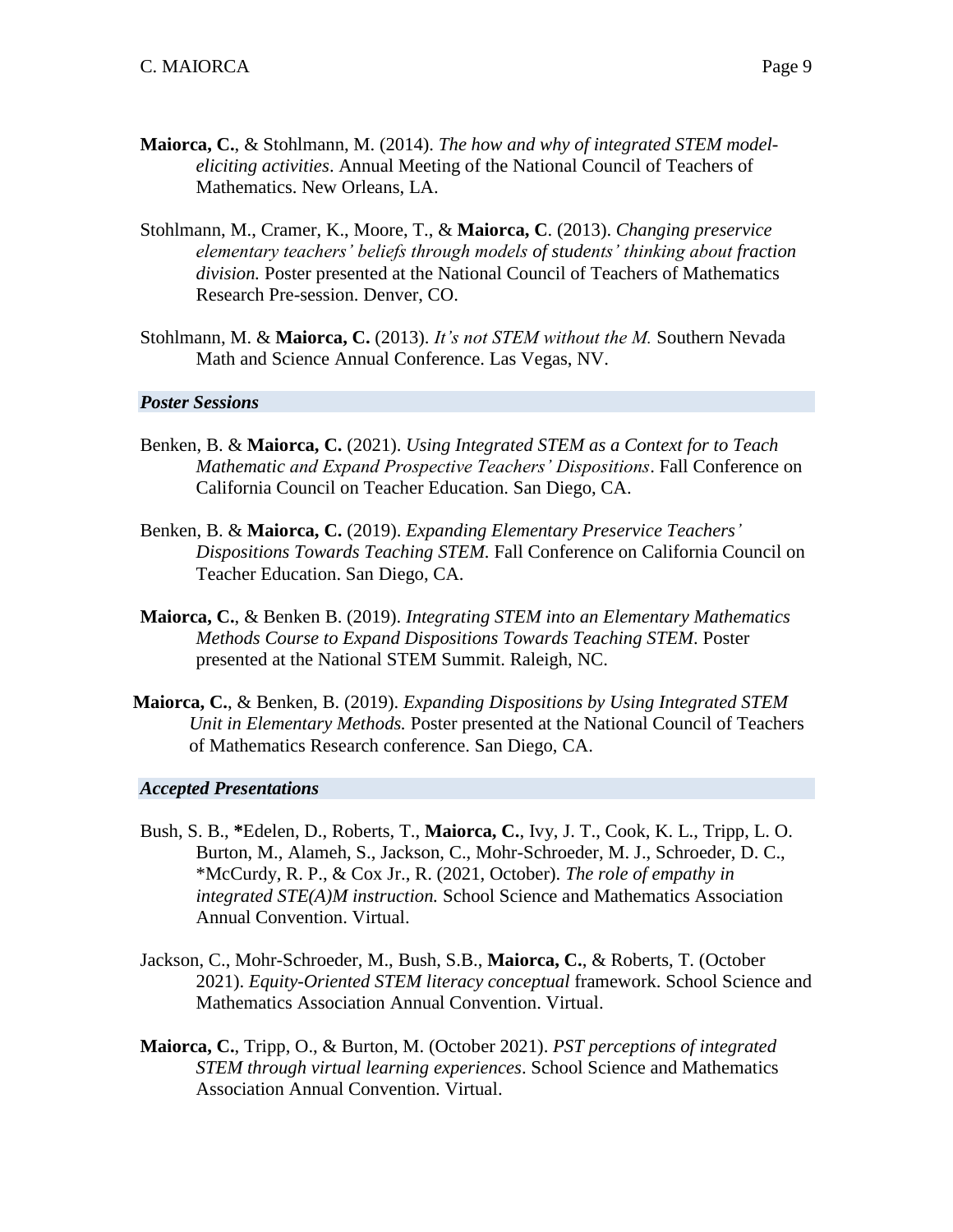- Burton, M., **Maiorca, C.**, Tripp, O., Roberts, T., Ivy, J. (October 2021). *Reflections on a virtual STEM camp: Lessons learned by teacher educators*. School Science and Mathematics Association Annual Convention. Virtual.
- **Maiorca, C**., Roberts, T., Jackson, C., Mohr-Schroeder, M., & Bush, S.B. (January 2022). *Mathematics: Barrier or motivator to STEM career interests*. Hawaii International Conference on Education. Waikoloa, HI.
- **Maiorca, C.,** Piker, R., & Hamm, D. (January 2022). *Early childhood teachers' dispositions of Integrated STEM*. Hawaii International Conference on Education. Waikoloa, HI.
- Burton, M., Tripp, O., **Maiorca, C.,** & Roberts, T. (February 2022*). Collaborating Across Disciplines to Impact Preservice Teachers Beliefs about Teaching STEM, Science and Mathematics*. Annual Meeting of Association of Mathematics Teacher Educators. Las Vegas, NV.
- Burton, M., **Maiorca, C.**, Tripp, O., (March 2022). *Elementary PSTs' Mathematics Teaching Beliefs after Teaching STEM Virtually*. Annual Meeting of the Research Council on Mathematics Learning. Grapevine, TX.
- Jackson, C., Mohr-Schroeder, M., Roberts, T., **Maiorca, C.** (March 2022). *Teaching & Learning Mathematics Within Integrated STEM*. Annual Meeting of the Research Council on Mathematics Learning. Grapevine, TX
- Roberts, T., & **Maiorca, C.** (March 2022). *Technology and Engineering Practices in Elementary STEM.* Annual Meeting of the International Technology Engineering Educators Association. Orlando, FL.
- **Maiorca, C.**, & Roberts, T. (March 2022*). Implementing STELs in Elementary Classroom using MEAs*. Annual Meeting of the International Technology Engineering Educators Association. Orlando, FL.
- Burton, M., Tripp, O., & **Maiorca, C**. (March 2022). *Inhabit Mars: Virtual STEM for Elementary Students*. Annual Meeting of the International Technology Engineering Educators Association. Orlando, FL.

#### **EXTERNAL FUNDING**

#### *Funded:*

Department of Education: **STEAM Ecosystem Expanded Demonstration Project. Role PI** for California State University, Long Beach (Amount requested \$167, 378, Full Project Amount for first year \$1,580,125, anticipated funding for five years) (**funded)**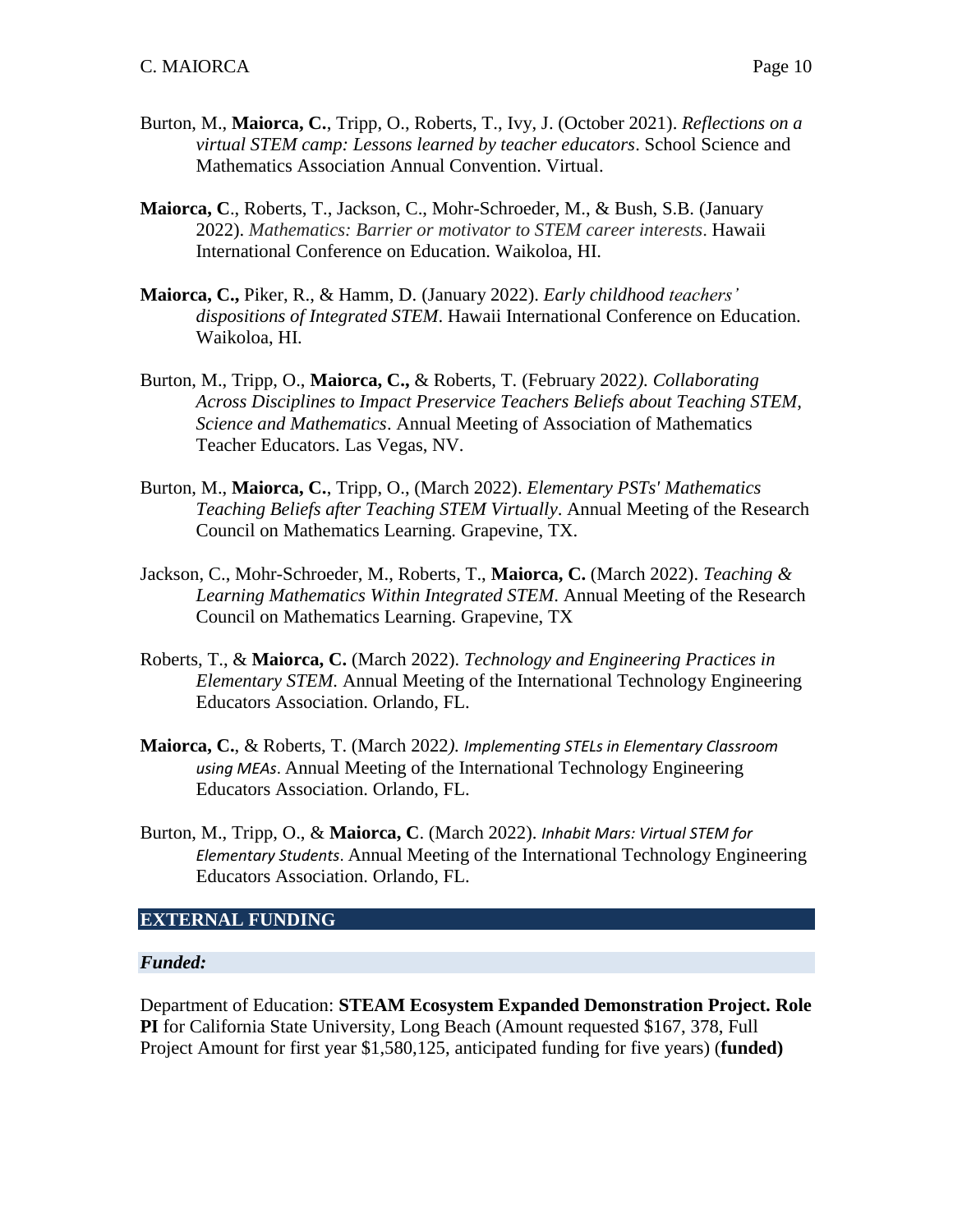Fluor Foundation Grant, Fluor Corporation. **CSULB STEM Ed Project**. **Role: PI**  Awarded, 2020, \$10,000

Fluor Foundation Grant, Fluor Corporation. **CSULB STEM Ed Project**. **Role: PI**  Awarded, 2019, \$10,000

Fluor Foundation Grant, Fluor Corporation. **CSULB STEM Ed Project**. **Role: PI**  Awarded, 2018, \$10,000

Fluor Foundation Grant, Fluor Corporation. **STEM @ The Beach. Role: PI** Awarded, Summer 2017, \$3,000

#### *Not Funded:*

National Science Foundation -ITEST. **Collaborative Research: Developing and Testing Innovations: STEM Within: Promoting Positive Identities through Anti-racist and Gender Inclusive Virtual Integrated STEM Experiences**. **Role PI.** at California State University, collaborative with University of Kentucky, Iowa State University, Bowling Green State University, Bellarmore University, University of Central Florida and Auburn University. (Amount requested \$166,421, Full project amount 1,500,000, submitted summer 2020) (**Unfunded**)

National Science Foundation – Early Career. **CAREER: Transforming Teaching Practice through Affect: The Role of Informal STEM Experiences. Role PI** (amount requested \$448,256, submitted summer 2020) (**Unfunded**)

Spencer Foundation- COVID Related Research Gant. **Supporting the teaching and learning of integrated STEM in early childhood education during COVID-19 times of social distancing and online learning. Role PI.** Submitted June 2020. (Amount Requested \$49,992) (**Unfunded**)

Spencer Foundation – Small Grant. **Informal Learning in an Aquarium: Building Schoolto-Home-to-Community Connections to Promote STEM and Digital Literacies. Role Co-PI**. (Amount requested \$59,939). (**Unfunded**)

National Science Foundation – ITEST. **Collaborative Research: SPrEaD: Broadening Participation Research: Increasing Opportunity and Access for Underrepresented Learners in STEM. Role: PI.** at California State University collaborative with University of Kentucky, Iowa State University and Bowling Green State University. Submitted August. (Amount requested \$347, 879, Full project amount \$1,997,618) (**Unfunded**)

National Science Foundation – AISL. **Collaborative Research: Broadening Participation in STEM Education via STEM Camps. Role: PI.** at California State University collaborative with University of Kentucky, Iowa State University and Bowling Green State University. Submitted November 2017. (Amount requested \$392,860, Full project amount \$3,000,000) (**Unfunded**)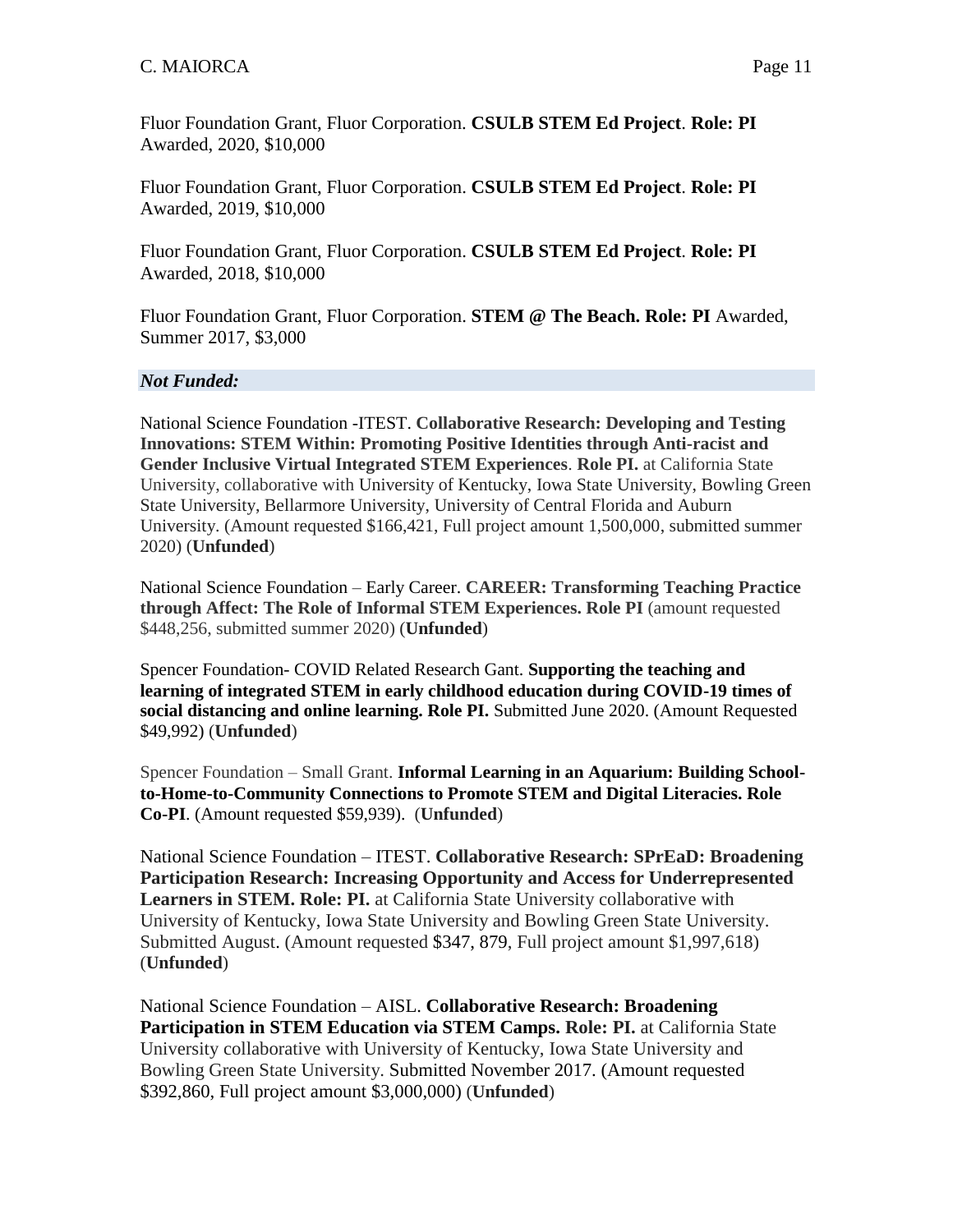#### *In preparation or Submitted*

National Science Foundation: **Collaborative Research: Developing and Testing Innovations:** *STEM Within***: Promoting Positive Identities through Anti-racist and Gender Inclusive Virtual Integrated STEM Experiences. Role PI** at California State University, Long Beach. Principal Investigators: Margaret Mohr-Schroeder at University of Kentucky, Christa Jackson at Saint Luis University and Sarah Bush at University of Central Florida. (Amount requested \$108,535, Full Project Amount \$3,000,000) **(Pending)**

#### **INTERNAL FUNDING**

CSULB **Instructionally Related Activities Grant** Academic Year, 2019-2020**. Role: PI.** \$4,000, 2020-2021 **(Funded)**

CSULB Multidisciplinary Grant. **Designing an Instrument to Measure Elementary Preservice Teachers' Dispositions Towards Integrated STEM Role: PI**. April 2020, awarded **\$ 14,675.00** (**Funded)**

CSULB Multidisciplinary Grant. **Aquarium STEM and family's' literacies projec**t. **Role: Co-PI**. April 2019 **(Awarded, \$15,000)** (**Funded)**

CSULB Multidisciplinary Grant. **Aquarium STEM and family's' literacies projec**t. **Role: Co-PI**. Awarded, April 2019, \$15,000 (**Funded)**

CSU Call, **Irvine Foundation**. Awarded 2019, \$6,000 (**Funded)**

CSU Call, **Irvine Foundation**. Awarded 2018, \$10,000 (**Funded)**

CSULB **College of Education Mentorship Grant Program**. **Role: PI.** Awarded, Spring 2018; \$1,000 and 3-unit buyout (**Funded)**

CSULB **College of Education Mentorship Grant Program**. **Role: PI** Awarded, Fall 2017; \$1,000 and 3-unit buyout (**Funded)**

CSULB **Instructionally Related Activities Grant. Role: PI** Awarded, 2017-2018 Academic Year, \$8,000 (**Funded)**

#### **SERVICE**

#### *National*

**President Elect**, Elementary STEM Council of International Technology and Engineering Educators Association 2020- 2022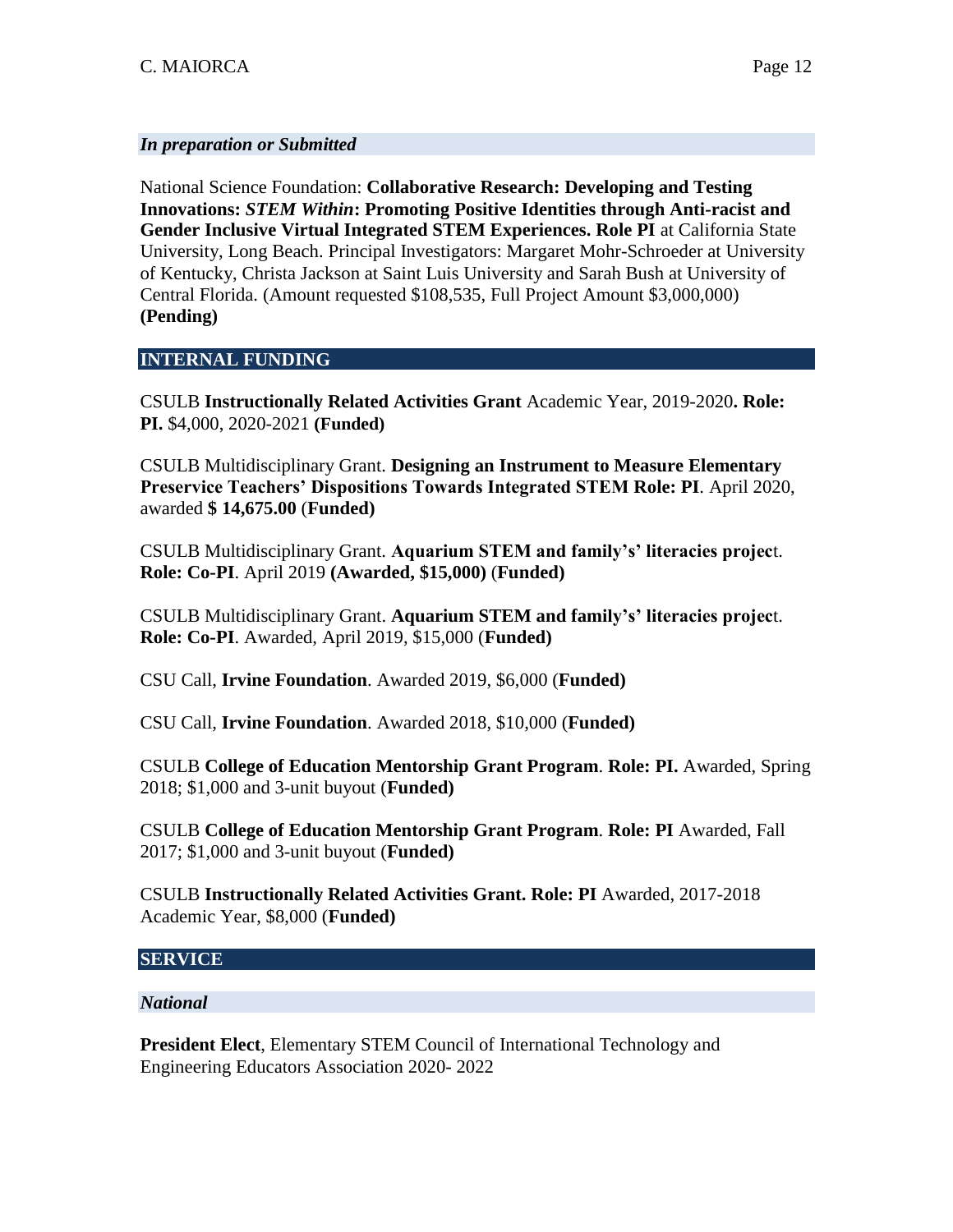**Member**, Conference Committee for National Council of Teachers of Mathematics Regional Conference, Tampa FL. 2020

**Member**, Editorial Review Board for the International Technology and Engineering Educators Association Elementary STEM journal, 2018- present

**Member**, School Science and Mathematics Publications committee 2017 – 2020

**Reviewer**, Mathematics Teacher: Learning and Teaching Mathematics PK-12

**Reviewer**, Journal of Mathematical Behavior, 2020 - present

**Reviewer**, School Science, and Mathematics, 2017- present

**Reviewer**, International Journal of Science and Mathematics Education, 2019- present

**Reviewer**, Research Council on Mathematics Learning, 2016- present

**Reviewer,** National Science Foundation Panel**,** 2017

*University*

**Recorder**, University Resource Council, AY 2020-2021

**Member**, University Resource Council, fall 2018 to present

# *College*

**Co-Chair**, CED Technology Committee, AY 2020-2021

**Member**, CED Technology Committee, AY 2021-2022

**Member**, Initial Teacher Preparation Program Committee AY 2019-2020; 2020 - 2021 (non-elected)

**Member**, Arts in Education, AY 2019-2020

**Chair**, Endowments Committee, AY 2017- 2018

**Member**, Endowments Committee, Spring 2017

**Member**, Faculty Council Teacher Education Department Representative, AY 2016- 2017, 2017- 2018

# *Department*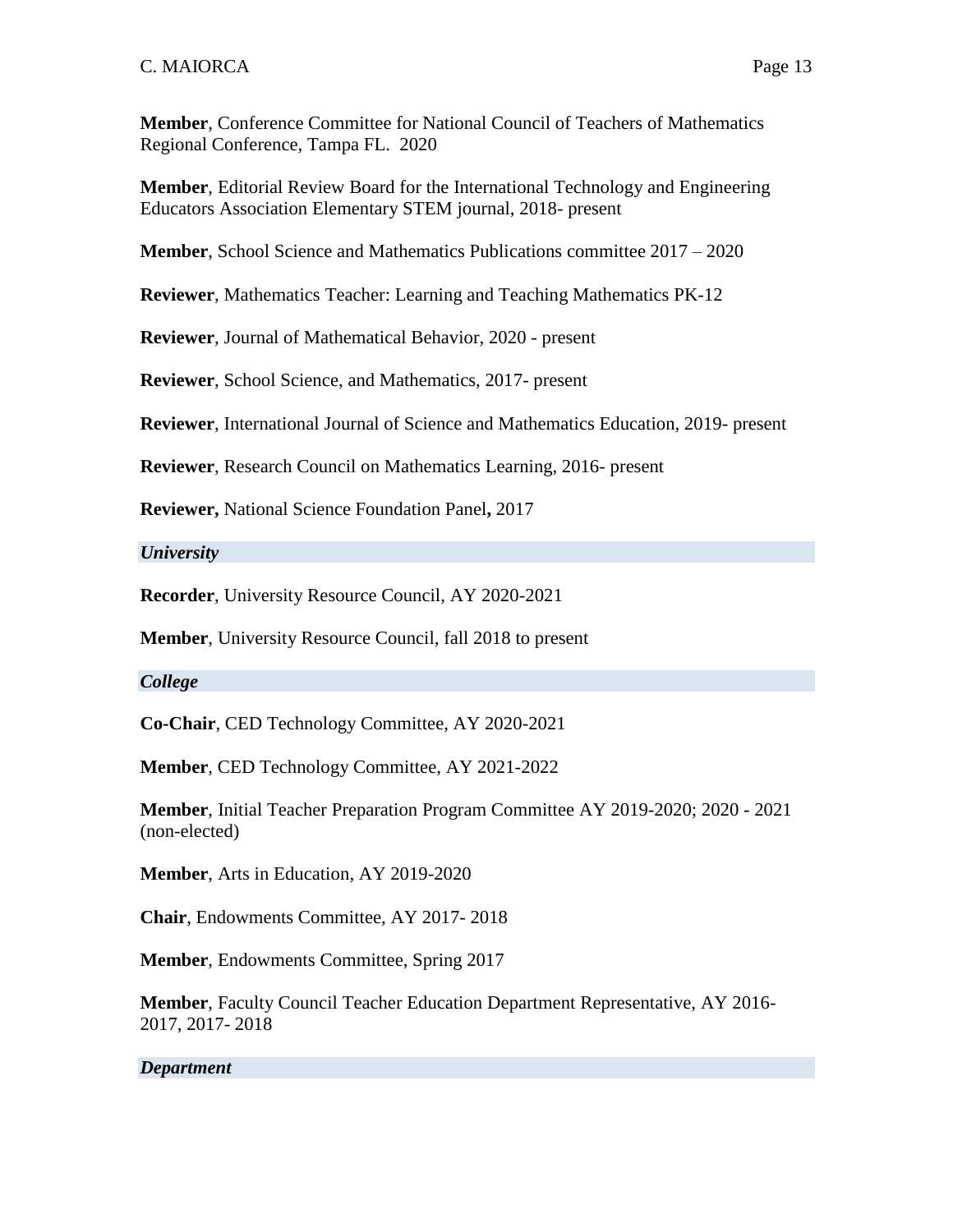**Member,** Evaluation of Lecturers, Fall 2021 to present

UTEACH Coordinator, AY 2019-2020; AY 2020 - 2021

**Member**, Tenure Track Search Committee, Fall 2019

Library Representative, Fall 2019

**Member**, Early Childhood Education Committee, Fall 2019

EDEL 462 Coordinator, Spring 2017 to present

**Chair**, Admissions and Standards Committee, Fall 2017 to present

**Member**, Admissions and Standards Committee, AY 2016 – 2017

#### *Community Workshops*

Maiorca, C. (Summers 2017, 2018 & 2019). STEM @ The Beach. Long Beach, CA.

Maiorca, C. (2015). After School STEM Academy. Sister Robert Joseph Bailey Elementary School. Las Vegas, NV.

Stohlmann, M. & Maiorca, C. (2013 & 2014). Saturday STEM. University of Nevada, Las Vegas.

Olson, T & Maiorca, C. (2013). Rebel STEM Academy. University of Nevada, Las Vegas.

#### **PROFESSIONAL AFFILIATIONS**

#### *National*

- 2019 present, Psychology of Mathematics Education, North America
- 2019 present, California Council of Teacher Education
- 2018 present, National Science Teachers Association
- 2017 present, Association of Mathematics Teachers Educators
- 2015 present, School Science and Mathematics
- 2015 present, Research Council on Mathematics Learning
- 2010 present, National Council of Teachers of Mathematics

#### *International*

2018 - present, International Technology and Engineering Educators Association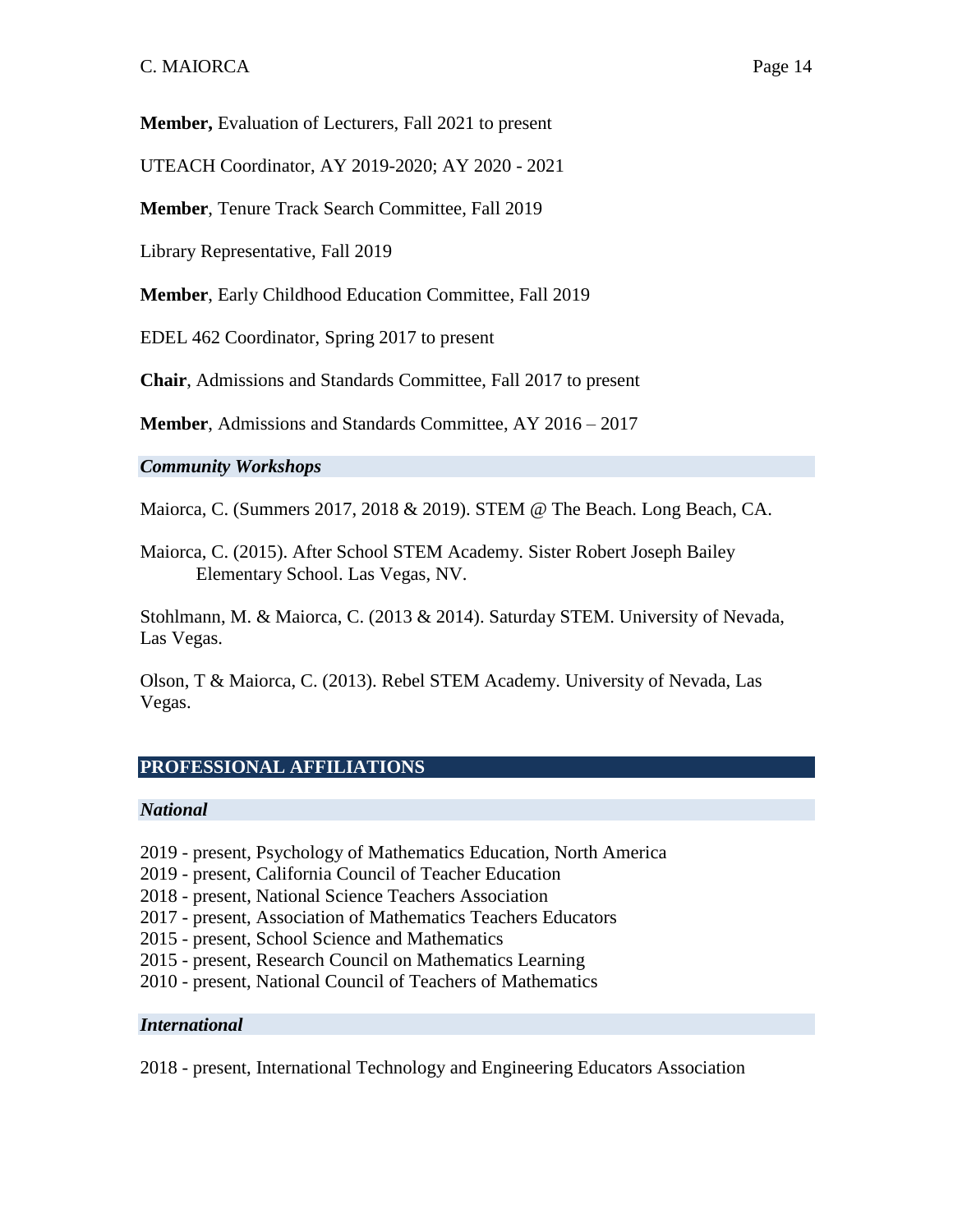#### **TEACHING EXPERIENCE**

#### *California State University, Long Beach*

#### **Post Baccalaureate/ Credential Classes**

EDEL 462 Teaching and Learning Mathematics, K-8 EDEL 482D Student Teaching in Diverse Classrooms

#### **Master's Level**

EDP 419: Introduction to Quantitative Statistical Methods EDEC 527 Early Childhood Mathematics and Integrated STEM

#### *University of Nevada, Las Vegas*

#### **Undergraduate/ Credential Classes**

CIE 433 Teaching Elementary School Mathematics

#### **University Supervisor**

EDCI 490: Secondary Education Mathematics and Science Student Teaching Internship

#### **Master's Level**

CIS 533M Teaching Middle School Mathematics

# *Graduate Teaching Assistant*

**University of Nevada, Las Vegas**

CIE 625 Instructional Intermediate Elementary Mathematics Education EDMS 453/ CIS 533M Teaching Middle School Mathematics CIE 629 Curriculum Development in Mathematics Education

#### *K-12 Teaching Experience*

| 2008-2012 | <b>Secondary Mathematics Teacher</b> |
|-----------|--------------------------------------|
|           | Geometry, Algebra I                  |
|           | <b>Clark County School District</b>  |
|           | Las Vegas, NV                        |
| 2005-2007 | <b>Secondary Mathematics Teacher</b> |